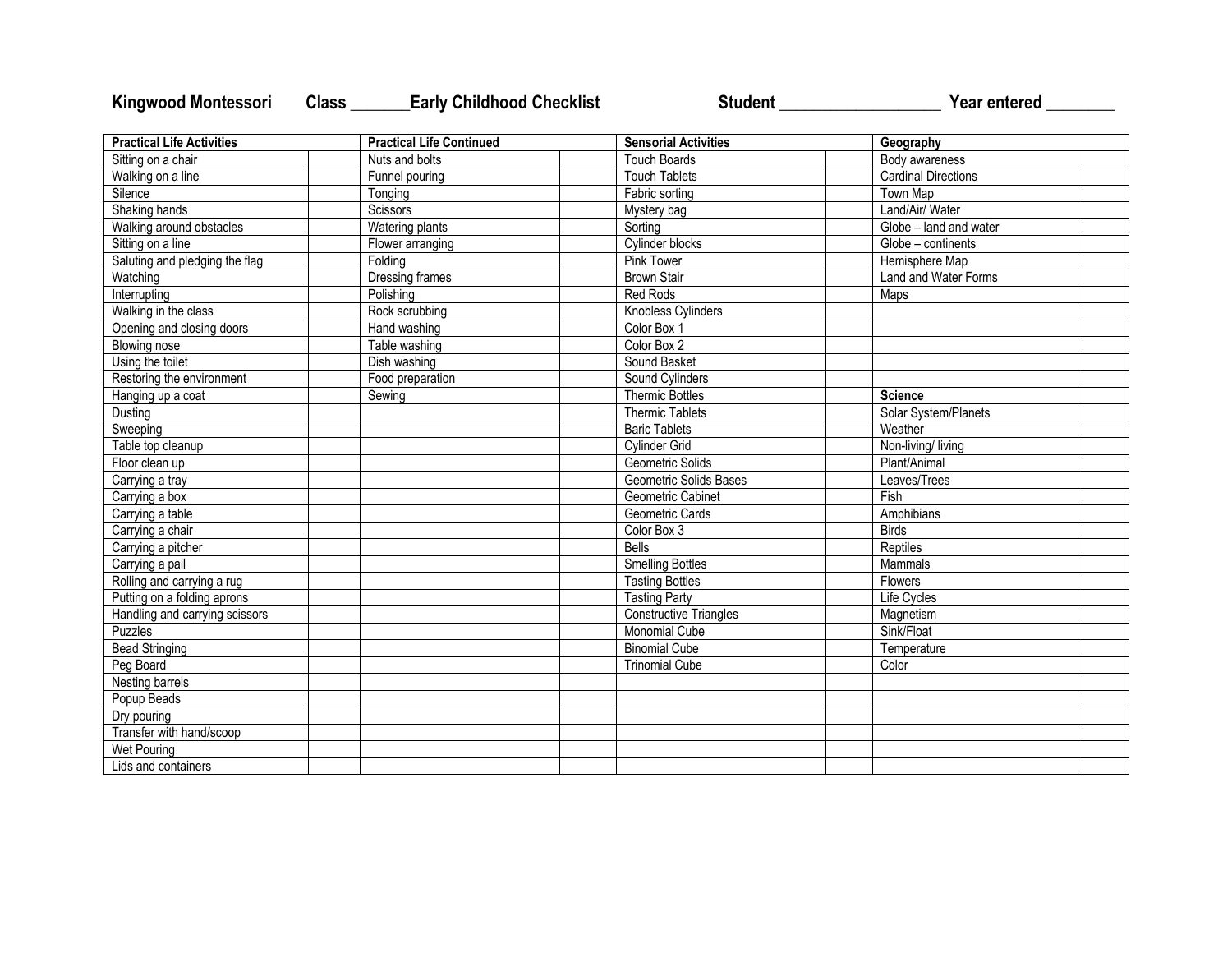## Kingwood Montessori Class \_\_\_\_\_\_Early Childhood Checklist **Student \_\_\_\_\_\_\_\_\_\_\_\_\_\_\_\_\_\_\_\_\_\_** Year entered \_\_\_\_\_\_\_

| <b>Language Activities</b>        | <b>Language Activities Continued</b> | <b>Mathematics Activities</b>      | <b>Mathematics Activities Continued</b> |
|-----------------------------------|--------------------------------------|------------------------------------|-----------------------------------------|
| Conversations with objects        | Grammar - nouns                      | Cover it all up                    | Linear Counting - 1000 chain            |
| Conversations with pictures       | Grammar - articles                   | Matching                           | Subtraction w/ number rods              |
| Matching object to object         | Grammar - adjectives                 | Put and take                       | Subtraction strip board                 |
| Matching object to picture        | Grammar - farm                       | Number rods - red and blue         | Bank Game Sub. w/o exchange             |
| Matching picture to picture       | Writing - Morning Message            | Discrete Rods                      | Bank Game Sub. w/ exchange              |
| Rhyming with objects              | Creative Writing - invent spelling   | Sandpaper numerals                 | Bank Game Mult. w/o exchange            |
| Rhyming with pictures             | Writing - Research                   | Wooden numeral cards               | Bank Game Mult. w/ exchange             |
| Language Experience Stories       |                                      | Bridging sp and wooden numerals    | <b>Multiplication Bead Board</b>        |
| Line Time Activities              |                                      | Number rods with numerals          | <b>Multiplication Bead Box</b>          |
| Songs, Fingerplays, Poems         |                                      | Spindle Box                        | <b>Division Introduction</b>            |
| Read Aloud                        |                                      | Zero Game                          | <b>Bank Game Division</b>               |
| <b>Books</b>                      |                                      | Card and counters (odd and even)   | <b>Division Bead Board</b>              |
| I Spy - initial consonants        |                                      | Memory Game                        | <b>Addition Stamp Game</b>              |
| I Spy - ending sounds             |                                      | <b>Bead Stair</b>                  | Fractions - equivalent                  |
| I Spy - medial sounds             |                                      | Decimal System - introductory tray | Measurement w/ Discrete Rods            |
| Sandpaper letters                 |                                      | Linear counting - teen numbers     | Measurement w/ Discrete centimeter      |
| Composes words with SL            |                                      | Decimal System - building tray     | Measurement w/ meter stick              |
| Composes words with MA/objects    |                                      | Linear counting - teen board       | Measurement w/ balance scale            |
| Composes words with MA/pictures   |                                      | Addition w/ number rods            | Time Introduction                       |
| Reads labels for objects          |                                      | Decimal system - 45 layout         | Time - calendar                         |
| Reads sight words                 |                                      | Decimal System - Crisis of 9       | Time - days/months                      |
| Read phrases & matches w/ pict.   |                                      | Linear Counting - Tens Board       | Time - standard calendar                |
| Metal insets                      |                                      | Addition with dice                 | Time - Seasons                          |
| Traces letters                    |                                      | Decimal system - Fetch and exch.   | Time - First Time Line                  |
| Writes class names                |                                      | Positive snake game                | $Time - intro$ to the clock             |
| Copies sentences                  |                                      | Addition strip board               | Coin Identification                     |
| Reads command card and performs   |                                      | Decimal System - Bank Dice Game    |                                         |
| Reads sentence cards              |                                      | Decimal System - Change game       |                                         |
| Reads non phonetic words          |                                      | Decimal System - Dice Game         |                                         |
| Reads environmental labels        |                                      | Linear Counting - Hundred's Chain  |                                         |
| Reads silent E words              |                                      | Linear Counting - Hundred's Board  |                                         |
| Reads phonograms/ match to obj.   |                                      | Coin Exchange for Pennies          |                                         |
| Read phonogram booklets           |                                      | Linear Counting - short chains     |                                         |
| Reads phonetic readers - short v. |                                      | Bank Game Addition - no exhange    |                                         |
| Reads phonetic readers - long v.  |                                      | Bank Game Addition - w/ exhange    |                                         |
| Reads phonetic readers - blends   |                                      | Linear Counting - Long chains      |                                         |
| Reads phonetic readers - digraphs |                                      | Subtraction Introduction           |                                         |